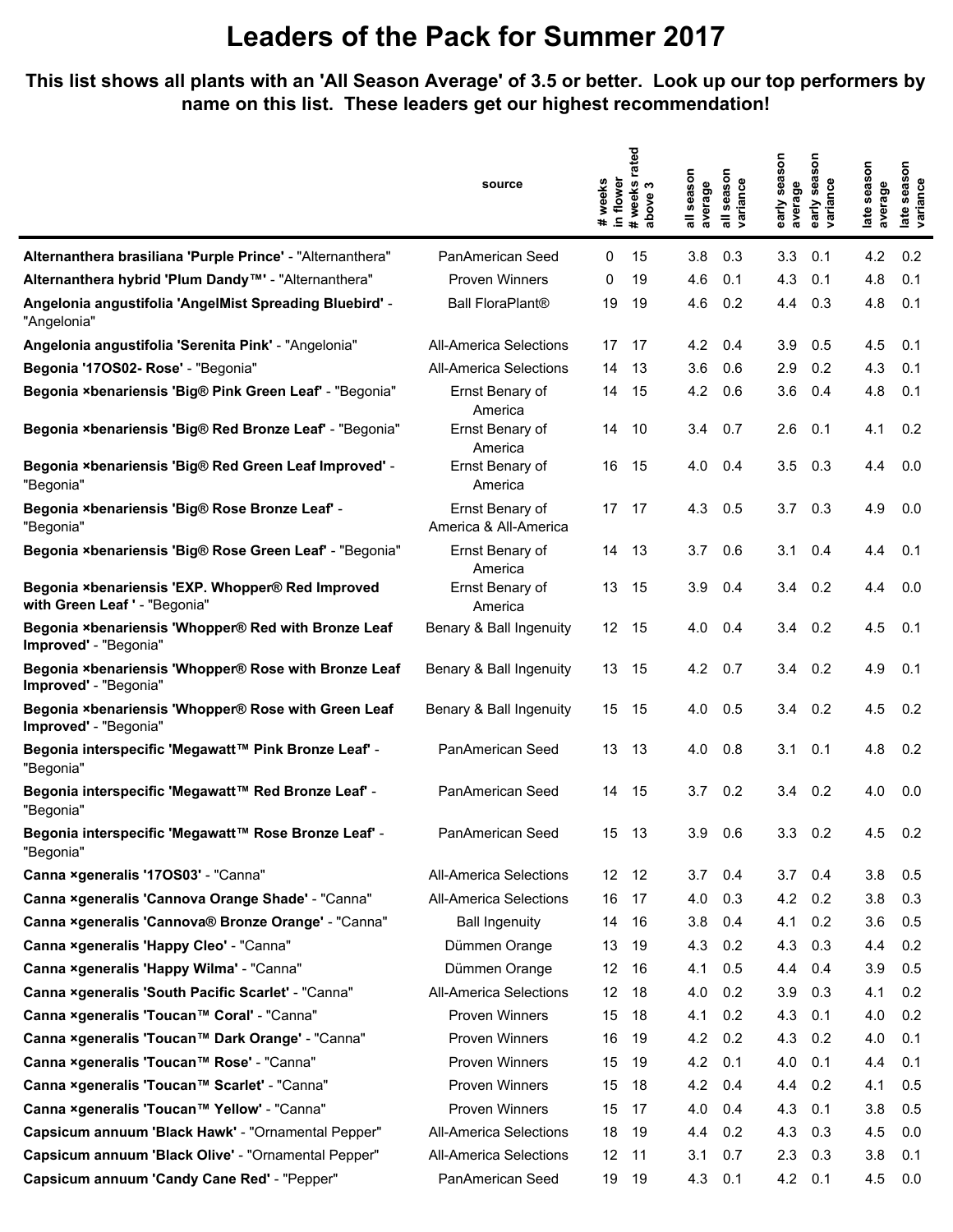|                                                                          | source                           | # weeks rated<br>in flower<br># weeks | season<br>bove<br>$\overline{\mathbf{a}}$ | season<br>variance<br>average | early season<br>average | δ<br>ğ,<br>early seas<br>variance | late season<br>average | late season<br>variance |
|--------------------------------------------------------------------------|----------------------------------|---------------------------------------|-------------------------------------------|-------------------------------|-------------------------|-----------------------------------|------------------------|-------------------------|
|                                                                          |                                  |                                       |                                           |                               |                         |                                   |                        |                         |
| Capsicum annuum 'Midnight Fire' - "Ornamental Pepper"                    | PanAmerican Seed                 | 19<br>19                              | 4.8                                       | 0.2                           | 4.6                     | 0.3                               | 5.0                    | 0.0<br>0.1              |
| Capsicum annuum 'NuMex Easter' - "Ornamental Pepper"                     | All-America Selections           | 18                                    | 4.5<br>18                                 | 0.3                           | 4.2                     | 0.4                               | 4.8                    |                         |
| Catharanthus roseus '170S16' - "Vinca"                                   | All-America Selections           | 17                                    | 18<br>4.4                                 | 0.3                           | 4.3                     | 0.6                               | 4.6                    | 0.0                     |
| Catharanthus roseus 'Mega Bloom Orchid Halo' - "Vinca"                   | All-America Selections           | 18                                    | 4.2<br>17                                 | 0.4                           | 4.2                     | 0.8                               | 4.2                    | 0.2                     |
| Catharanthus roseus 'Mega Bloom Pink Halo' - "Vinca"                     | <b>All-America Selections</b>    | 18                                    | 4.2<br>16                                 | 0.5                           | 3.8                     | 0.8                               | 4.6                    | 0.0                     |
| Catharanthus roseus 'Titan Polka Dot' - "Vinca"                          | All-America Selections           | 19                                    | 17<br>4.4                                 | 0.5                           | 4.1                     | 0.7                               | 4.8                    | 0.1                     |
| Catharanthus roseus 'Vitesse Peppermint' - "Vinca"                       | All-America Selections           | 18                                    | 18<br>4.3                                 | 0.3                           | 4.2                     | 0.6                               | 4.4                    | 0.1                     |
| Celosia argentea 'Asian Garden' - "Celosia"                              | All-America Selections           | 18                                    | 4.3<br>18                                 | 0.3                           | 3.9                     | 0.2                               | 4.7                    | 0.1                     |
| Celosia plumosa 'First Flame™ Red' - "Celosia"                           | PanAmerican Seed                 | 19                                    | 8<br>3.1                                  | 0.3                           | 3.2                     | 0.2                               | 3.1                    | 0.4                     |
| Celosia plumosa 'First Flame™ Scarlet' - "Celosia"                       | PanAmerican Seed                 | 19                                    | 12<br>3.5                                 | 1.5                           | 4.0                     | 0.6                               | 3.1                    | 2.0                     |
| Celosia plumosa 'First Flame™ Yellow' - "Celosia"                        | PanAmerican Seed                 | 17                                    | 9<br>3.1                                  | 1.2                           | 2.8                     | 0.4                               | 3.4                    | 1.9                     |
| Celosia plumosa 'Twisted™ Orange' - "Celosia"                            | <b>Ball Ingenuity</b>            | 19                                    | 19<br>4.7                                 | 0.1                           | 4.6                     | 0.1                               | 4.8                    | 0.1                     |
| Celosia plumosa 'Twisted™ Red Improved' - "Celosia"                      | <b>Ball Ingenuity</b>            | 19                                    | 19<br>4.3                                 | 0.2                           | 4.0                     | 0.1                               | 4.6                    | 0.1                     |
| Celosia plumosa 'Twisted™ Yellow' - "Celosia"                            | <b>Ball Ingenuity</b>            | 19                                    | 4.2<br>19                                 | 0.1                           | 4.2                     | 0.1                               | 4.2                    | 0.2                     |
| Colocasia esculenta 'Royal Hawaiian® Aloha' - "Elephant<br>Ears"         | <b>Proven Winners</b>            | 0                                     | 19<br>4.5                                 | 0.1                           | 4.5                     | 0.3                               | 4.5                    | 0.1                     |
| Dahlia ×hybrida 'XXL Hidalgo (Copper)' - "Dahlia"                        | Dümmen Orange                    | 17                                    | 3.0<br>7                                  | 0.2                           | 3.4                     | 0.1                               | 2.7                    | 0.1                     |
| Dahlia xhybrida 'XXL Veracruz' - "Dahlia"                                | Dümmen Orange                    | 14                                    | 19<br>4.1                                 | 0.2                           | 4.4                     | 0.0                               | 3.8                    | 0.1                     |
| Dahlia variabilis 'Dahlightful™ Crushed Crimson™' -<br>"Dahlia"          | <b>Proven Winners</b>            | 17                                    | 19<br>4.3                                 | 0.1                           | 4.3                     | 0.1                               | 4.3                    | 0.1                     |
| Dahlia variabilis 'Dahlightful™ Tupelo Honey™' - "Dahlia"                | <b>Proven Winners</b>            | 15                                    | 19<br>4.5                                 | 0.1                           | 4.5                     | 0.1                               | 4.5                    | 0.1                     |
| Dianthus barbatus interspecific 'Jolt™ Pink Magic' -<br>"Dianthus"       | <b>PanAmerican Seed</b>          | 15                                    | 4.1<br>16                                 | 0.8                           | 4.6                     | 0.3                               | 3.7                    | 1.0                     |
| Dianthus barbatus interspecific 'Jolt™ Pinkl' - "Dianthus"               | All-America Selections           | 13                                    | 4.3<br>18                                 | 0.6                           | 4.4                     | 0.3                               | 4.1                    | 0.8                     |
| Dianthus barbatus interspecific 'Rockin'™ Red' -<br>"Dianthus"           | PanAmerican Seed -<br>Kieft Seed | 16                                    | 15<br>3.7                                 | 0.6                           | 3.9                     | 0.3                               | 3.5                    | 0.8                     |
| Dianthus interspecific 'Supra Pink' - "Dianthus"                         | All-America Selections           | 17                                    | 18<br>3.9                                 | 0.2                           | 4.0                     | 0.2                               | 3.8                    | 0.3                     |
| Echinacea hybrida 'Cheyenne Spirit' - "Coneflower"                       | <b>All-America Selections</b>    | 12 <sup>°</sup>                       | 4.2<br>16                                 | 0.6                           | 3.6                     | 0.3                               | 4.8                    | 0.2                     |
| Gaura hybrid 'Karalee® Petite Pink' - "Gaura"                            | <b>Proven Winners</b>            | 18                                    | 4.3<br>19                                 | 0.1                           | 4.4                     | 0.2                               | 4.2                    | 0.1                     |
| Gaura lindheimeri 'Sparkle White' - "Gaura"                              | <b>All-America Selections</b>    | 17                                    | 4.3<br>19                                 | 0.1                           | 4.2                     | 0.2                               | 4.4                    | 0.1                     |
| Hypoestes phyllostachya 'Hippo™ Red' - "Polka Dot<br>Plant"              | Proven Winners                   | 4                                     | 3.8<br>18                                 | 0.1                           | 3.9                     | 0.0                               | 3.8                    | 0.1                     |
| Hypoestes phyllostachya 'Hippo™ Rose' - "Polka Dot<br>Plant"             | Proven Winners                   | 8                                     | 18                                        | 4.2 0.3                       |                         | 4.3 0.1                           | 4.0                    | 0.3                     |
| Impatiens hawkeri 'SunStanding Fire Red' - "New Guinea<br>Impatiens"     | Dümmen Orange                    | 17                                    | 12                                        | $3.3$ $2.1$                   |                         | $4.3$ 0.1                         | 2.4                    | 2.3                     |
| Impatiens hawkeri 'SunStanding Hot Pink' - "New Guinea<br>Impatiens"     | Dümmen Orange                    | 15<br>12                              |                                           | $3.2\quad 0.8$                |                         | $3.9$ 0.2                         | 2.6                    | 0.6                     |
| Impatiens hawkeri 'SunStanding Purple' - "New Guinea<br>Impatiens"       | Dümmen Orange                    | 18<br>12                              | 3.3                                       | 1.9                           |                         | 4.4 0.0                           | 2.4                    | 1.5                     |
| Impatiens hybrida 'Bounce™ Pink Flame' - "Impatiens"                     | <b>All-America Selections</b>    | 19                                    | 18                                        | $4.0 \quad 0.2$               |                         | $4.3$ 0.1                         | 3.8                    | 0.2                     |
| Impatiens walleriana 'SunPatiens® Spreading Shell Pink'<br>- "Impatiens" | <b>All-America Selections</b>    | 19<br>19                              | 4.4                                       | 0.1                           |                         | 4.3 0.2                           | 4.4                    | 0.0                     |
| Ipomoea batatas 'FloraMia Cameo' - "Sweet Potato"                        | Dümmen Orange                    | 14                                    | 19<br>4.5                                 | 0.2                           | 4.3                     | 0.3                               | 4.7                    | 0.1                     |
| Ipomoea batatas 'FloraMia Rosso' - "Sweet Potato"                        | Dümmen Orange                    | 6                                     | 15<br>4.1                                 | 0.6                           | 3.5                     | 0.3                               | 4.7                    | 0.1                     |
| Lantana camara 'Bloomify™ Red' - "Lantana"                               | <b>Ball FloraPlant®</b>          | 14                                    | 3.2<br>6                                  | 0.1                           | 3.0                     | 0.0                               | 3.3                    | 0.1                     |
| Lantana camara 'Bloomify™ Rose' - "Lantana"                              | <b>Ball FloraPlant®</b>          | 14                                    | 15<br>4.1                                 | 0.6                           |                         | $3.4$ 0.3                         | 4.8                    | 0.1                     |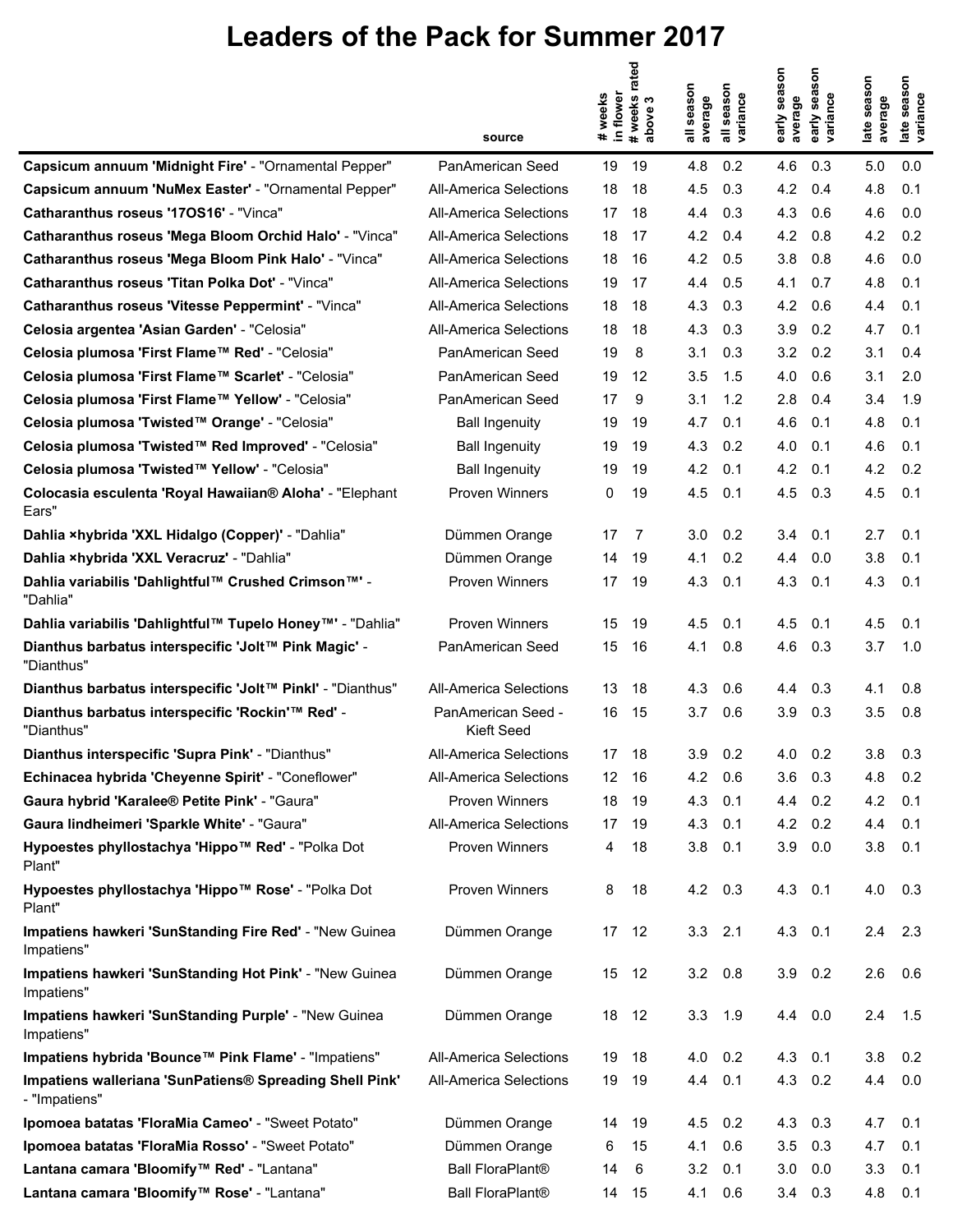|                                                                      | source                           | # weeks<br>in flower | rated<br>#weeks<br>∾<br>above | season<br>average | season<br>variance | early season<br>average | son<br>sea<br>variance<br>early | late season<br>average | late season<br>variance<br>late: |
|----------------------------------------------------------------------|----------------------------------|----------------------|-------------------------------|-------------------|--------------------|-------------------------|---------------------------------|------------------------|----------------------------------|
| Lantana hybrid 'Luscious® Royale Cosmo' - "Lantana"                  | <b>Proven Winners</b>            | 15                   | 18                            | 3.7               | 0.1                | 3.6                     | 0.1                             | 3.8                    | 0.1                              |
| Lavandula stoechas 'Bandera Purple' - "Lavender"                     | PanAmerican Seed -<br>Kieft Seed | 1                    | 16                            | 3.8               | 0.3                | 3.3                     | 0.1                             | 4.3                    | 0.1                              |
| Pelargonium × hortorum 'Savannah Oh So Orange' -<br>"Geranium"       | Dümmen Orange                    | 15                   | 2                             |                   | 3.6 50.0           |                         | 6.2 97.3                        | 1.2                    | 0.1                              |
| Pelargonium interspecific 'Marcada™ Magenta' -<br>"Geranium"         | Selecta                          | 19                   | 8                             | 3.0               | 0.6                | 3.7                     | 0.1                             | 2.4                    | 0.2                              |
| Pennisetum glaucum 'Copper Prince' - "Ornamental Millet"             | PanAmerican Seed                 | 16                   | 12                            | 3.1               | 1.1                | 3.8                     | 0.1                             | 2.5                    | 1.1                              |
| Penstemon barbatus 'Twizzle Purple' - "Penstemon"                    | All-America Selections           | 10                   | 12                            | 3.8               | 0.5                | 3.2                     | 0.1                             | 4.4                    | 0.0                              |
| Pentas lanceolata 'Lucky Star™ Dark Red' - "Pentas"                  | PanAmerican Seed                 | 10                   | 6                             | 3.2               | 0.1                | 3.0                     | 0.0                             | 3.3                    | 0.1                              |
| Pentas lanceolata 'Lucky Star™ Deep Pink' - "Pentas"                 | PanAmerican Seed                 | 11                   | 10                            | 3.5               | 0.3                | 3.0                     | 0.0                             | 4.0                    | 0.2                              |
| Pentas lanceolata 'Lucky Star™ Lavender' - "Pentas"                  | PanAmerican Seed                 | 12                   | 6                             | 3.2               | 0.1                | 3.0                     | 0.0                             | 3.3                    | 0.1                              |
| Pentas lanceolata 'Lucky Star™ Pink' - "Pentas"                      | PanAmerican Seed                 | 10                   | 6                             | 3.1               | 0.3                | 2.7                     | 0.1                             | 3.5                    | 0.2                              |
| Pentas lanceolata 'Lucky Star™ Violet' - "Pentas"                    | PanAmerican Seed                 | 13                   | 2                             | 3.1               | 0.0                | 3.1                     | 0.0                             | 3.0                    | 0.0                              |
| Petunia ×hybrida 'ColorRush™ Blue' - "Petunia"                       | <b>Ball FloraPlant®</b>          | 19                   | 14                            | 3.9               | 0.8                | 4.5                     | 0.2                             | 3.4                    | 0.8                              |
| Petunia ×hybrida 'ColorRush™ Pink' - "Petunia"                       | <b>Ball FloraPlant®</b>          | 19                   | 18                            | 4.5               | 0.7                | 4.8                     | 0.1                             | 4.3                    | 1.1                              |
| Petunia ×hybrida 'Supertunia® Bordeaux' - "Petunia"                  | <b>Proven Winners</b>            | 16                   | 14                            | 3.5               | 2.3                | 4.4                     | 0.2                             | 2.7                    | 2.7                              |
| Petunia ×hybrida 'Supertunia® Hot Pink Charm' -<br>"Petunia"         | Proven Winners                   | 19                   | 17                            | 4.0               | 0.3                | 4.3                     | 0.1                             | 3.8                    | 0.4                              |
| Petunia ×hybrida 'Supertunia® Lovie Dovie' - "Petunia"               | <b>Proven Winners</b>            | 19                   | 17                            | 3.7               | 0.5                | 3.8                     | 0.1                             | 3.6                    | 0.9                              |
| Petunia ×hybrida 'Supertunia® Mulberry Charm' -<br>"Petunia"         | Proven Winners                   | 19                   | 15                            | 4.1               | 0.9                | 4.6                     | 0.2                             | 3.6                    | 1.1                              |
| Petunia ×hybrida 'Supertunia® Royal Magenta Improved'<br>- "Petunia" | <b>Proven Winners</b>            | 19                   | 14                            | 3.6               | 0.8                | 4.3                     | 0.2                             | 3.0                    | 0.7                              |
| Petunia ×hybrida 'Supertunia® Vista Bubblegum®' -<br>"Petunia"       | Proven Winners                   | 19                   | 15                            | 4.3               | 0.6                | 4.7                     | 0.1                             | 4.0                    | 0.9                              |
| Petunia ×hybrida 'Supertunia® Vista Fuchsia Impr' -<br>"Petunia"     | Proven Winners                   | 19                   | 19                            | 4.6               | 0.2                | 4.5                     | 0.3                             | 4.7                    | 0.1                              |
| Petunia ×hybrida 'Supertunia® Vista Silverberry ' -<br>"Petunia"     | <b>Proven Winners</b>            | 19                   | 19                            |                   | $4.7$ 0.1          |                         | $4.6$ 0.2                       | 4.8                    | 0.1                              |
| Petunia ×hybrida 'Surprise Purple Dance' - "Petunia"                 | Dümmen Orange                    | 19                   | 16                            | 3.9               | 0.6                | 4.0                     | 0.3                             | 3.9                    | 0.9                              |
| Petunia ×hybrida 'Sweetunia Lavender Shimmer' -<br>"Petunia"         | Dümmen Orange                    | 19                   | 15                            | 3.5               | 0.7                | 3.8                     | 0.2                             | 3.3                    | 1.0                              |
| Petunia ×hybrida 'Sweetunia Miss Marvel' - "Petunia"                 | Dümmen Orange                    | 18                   | 13                            | 3.4               | 1.6                | 4.2                     | 0.3                             | 2.8                    | 2.0                              |
| Petunia xhybrida 'Tritunia Rose Star' - "Petunia"                    | All-America Selections           | 19                   | 11                            | 3.3               | 0.8                | 3.8                     | 0.3                             | 2.9                    | 1.0                              |
| Phlox ×hybrida 'Gisele™ Hot Pink' - "Phlox"                          | Selecta                          | 19                   | 17                            | 3.7               | 0.1                | 3.7                     | 0.1                             | 3.7                    | 0.1                              |
| Phlox ×hybrida 'Gisele™ Light Pink' - "Phlox"                        | Selecta                          | 19                   | 13                            | 3.1               | 1.2                | 3.7                     | 0.1                             | 2.6                    | 1.7                              |
| Phlox ×hybrida 'Gisele™ Pink' - "Phlox"                              | Selecta                          | 19                   | 18                            | 3.7               | 0.1                | 3.8                     | 0.1                             | 3.5                    | 0.1                              |
| Phlox drummondii 'Intensia® Blueberry' - "Phlox"                     | <b>Proven Winners</b>            | 19                   | 19                            | 3.6               | 0.1                | 3.8                     | 0.1                             | 3.5                    | 0.0                              |
| Phlox drummondii 'Intensia® Red Hot' - "Phlox"                       | Proven Winners                   | 19                   | 19                            | 3.7               | 0.1                | 3.8                     | 0.1                             | 3.6                    | 0.0                              |
| Phlox drummondii 'Intensia® White Improved' - "Phlox"                | Proven Winners                   | 19                   | 15                            | 3.5               | 0.3                | 3.8                     | 0.1                             | 3.2                    | 0.3                              |
| Portulaca hybrid 'Cupcake Upright Banana 12' -<br>"Portulaca"        | Dümmen Orange                    | 19                   | 18                            | 4.0               | 0.2                | 3.8                     | 0.3                             | 4.2                    | 0.1                              |
| Portulaca hybrid 'Cupcake Upright Orange Zest' -<br>"Portulaca"      | Dümmen Orange                    | 19                   | 18                            |                   | 4.4 0.3            |                         | $4.2 \quad 0.4$                 | 4.7                    | 0.1                              |
| Salvia xhybrida 'Mystic Spires Improved' - "Salvia"                  | <b>Ball FloraPlant®</b>          | 18                   | 19                            | 4.9               | 0.1                | 4.7                     | 0.1                             | 5.0                    | 0.0                              |
| Salvia xhybrida 'Mysty' - "Salvia"                                   | <b>Ball FloraPlant®</b>          | 19                   | 19                            | 4.3               | 0.2                |                         | 4.2 0.3                         | 4.5                    | 0.1                              |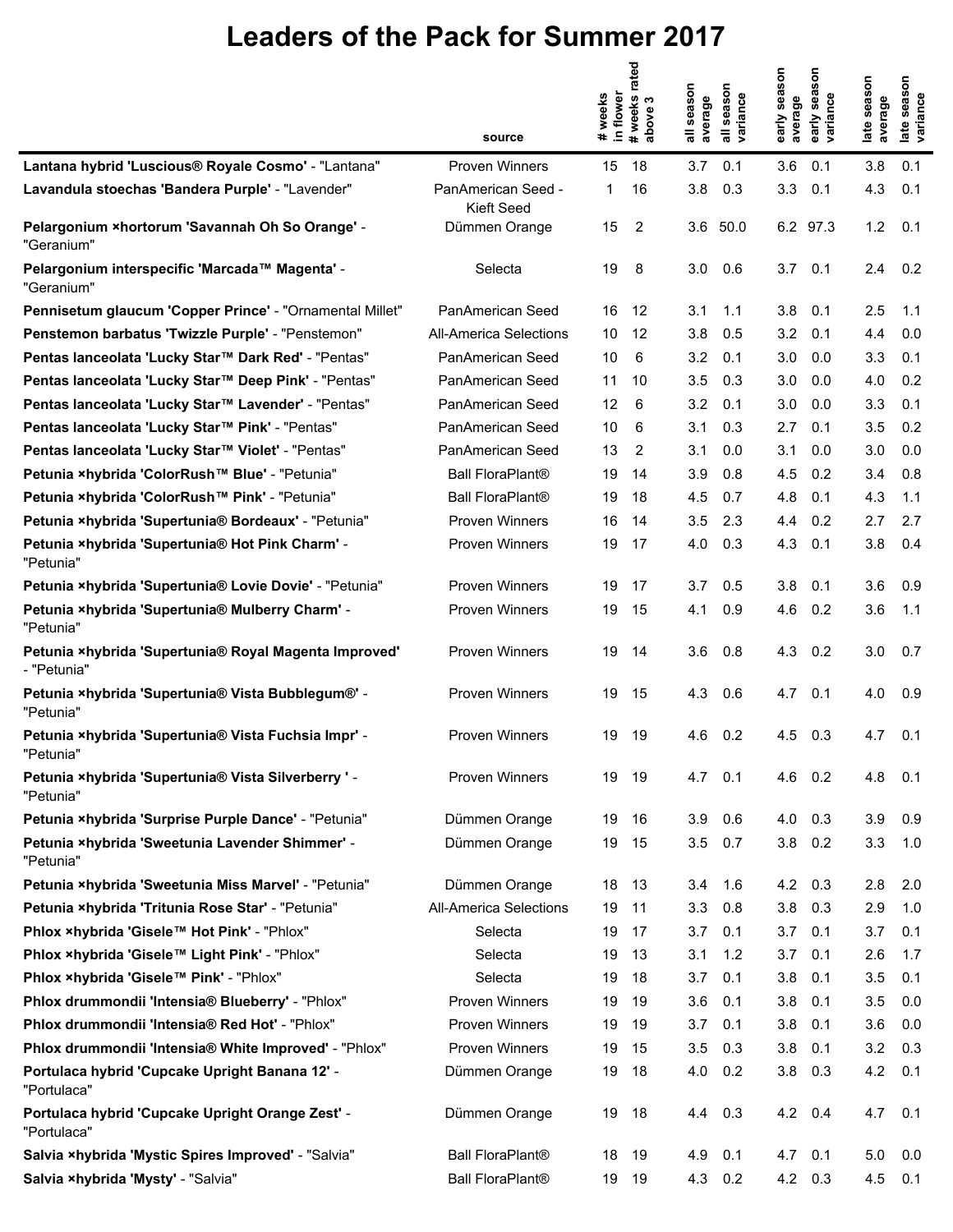|                                                                          | source                        | weeks<br>in flower<br>$\ddot{\phantom{a}}$ | rated<br>#weeks i<br>above 3 | season<br>average<br>$\bar{\bar{a}}$ | season<br>variance | early season<br>average | son<br>sea<br>variance<br>early | late season<br>average | late season<br>variance |
|--------------------------------------------------------------------------|-------------------------------|--------------------------------------------|------------------------------|--------------------------------------|--------------------|-------------------------|---------------------------------|------------------------|-------------------------|
| Salvia ×hybrida 'Rockin'™ Deep Purple' - "Salvia"                        | <b>Proven Winners</b>         | 18                                         | 19                           | 4.2                                  | 0.1                | 3.9                     | 0.1                             | 4.5                    | 0.0                     |
| Salvia ×hybrida 'Rockin'™ Playin' the Blues™ Improved'<br>- "Salvia"     | Proven Winners                | 19                                         | 19                           | 5.0                                  | 0.0                | 4.9                     | 0.0                             | 5.0                    | 0.0                     |
| Salvia coccinea 'Summer Jewel Lavender' - "Salvia"                       | <b>All-America Selections</b> | 17                                         | 17                           | 3.8                                  | 0.1                | 3.7                     | 0.2                             | 4.0                    | 0.0                     |
| Salvia coccinea 'Summer Jewel White' - "Salvia"                          | <b>All-America Selections</b> | 17                                         | 18                           | 4.5                                  | 0.3                | 4.4                     | 0.5                             | 4.6                    | 0.0                     |
| Salvia splendens 'Salvation Red' - "Salvia"                              | Comense                       | 16                                         | 11                           | 3.4                                  | 0.2                | 3.5                     | 0.3                             | 3.4                    | 0.2                     |
| Solenostemon scutellarioides 'Flame Thrower™ Chili<br>Pepper' - "Coleus" | <b>Ball FloraPlant®</b>       | 1                                          | 19                           | 4.5                                  | 0.3                | 4.3                     | 0.2                             | 4.7                    | 0.3                     |
| Solenostemon scutellarioides 'Flame Thrower™<br>Chipotle' - "Coleus"     | <b>Ball FloraPlant®</b>       | 8                                          | 16                           | 4.1                                  | 0.3                | 4.3                     | 0.1                             | 3.9                    | 0.5                     |
| Solenostemon scutellarioides 'Flame Thrower™<br>Habanero' - "Coleus"     | <b>Ball FloraPlant®</b>       | 10                                         | 15                           | 4.1                                  | 0.5                | 4.4                     | 0.2                             | 3.8                    | 0.7                     |
| Solenostemon scutellarioides 'Flame Thrower™ Salsa<br>Verde' - "Coleus"  | Ball FloraPlant®              | 0                                          | 19                           | 3.9                                  | 0.2                | 3.6                     | 0.0                             | 4.2                    | 0.2                     |
| Solenostemon scutellarioides 'Flame Thrower™ Spiced<br>Curry' - "Coleus" | <b>Ball FloraPlant®</b>       | 3                                          | 19                           | 4.7                                  | 0.2                | 4.4                     | 0.2                             | 4.9                    | 0.0                     |
| Solenostemon scutellarioides 'Mainstreet Michigan<br>Avenue' - "Coleus"  | Dümmen Orange                 | 10                                         | 19                           | 4.7                                  | 0.1                | 4.7                     | 0.1                             | 4.6                    | 0.1                     |
| Tagetes erecta '17OS08- Gold' - "Marigold"                               | All-America Selections        | 15                                         | 12                           | 3.5                                  | 1.9                | 4.5                     | 0.1                             | 2.7                    | 1.9                     |
| Tagetes erecta '17OS09- Light Orange' - "Marigold"                       | <b>All-America Selections</b> | 17                                         | 12                           | 3.2                                  | 1.0                | 3.6                     | 0.2                             | 2.8                    | 1.4                     |
| Tagetes erecta '17OS10- Orange' - "Marigold"                             | All-America Selections        | 13                                         | 11                           | 3.3                                  | 2.2                | 4.2                     | 0.5                             | 2.5                    | 2.5                     |
| Tagetes erecta '17OS11- Yellow' - "Marigold"                             | All-America Selections        | 16                                         | 9                            | 3.2                                  | 1.1                | 3.6                     | 0.4                             | 2.9                    | 1.6                     |
| Tagetes erecta 'Antigua Gold' - "Marigold"                               | <b>All-America Selections</b> | 15                                         | 12                           | 3.1                                  | 2.4                | 4.1                     | 0.2                             | 2.3                    | 3.0                     |
| Tagetes erecta 'Garland' - "Marigold"                                    | <b>All-America Selections</b> | 12                                         | 11                           | 3.1                                  | 1.8                | 3.7                     | 0.3                             | 2.5                    | 2.5                     |
| Tagetes erecta 'Moonstruck Yellow' - "Marigold"                          | All-America Selections        | 12                                         | 14                           | 3.4                                  | 2.2                | 4.2                     | 0.3                             | 2.8                    | 3.2                     |
| Tagetes erecta 'Taishan Orange' - "Marigold"                             | All-America Selections        | 12 <sup>°</sup>                            | -11                          | 3.2                                  | 3.0                | 4.1                     | 0.6                             | 2.4                    | 4.0                     |
| Tagetes patula '170S07- French Bicolor' - "Marigold"                     | <b>All-America Selections</b> | 18                                         | 13                           | 3.7                                  | 1.2                | 4.3                     | 0.4                             | 3.1                    | 1.1                     |
| Tagetes patula 'Bonanza Bolero Improved' - "Marigold"                    | PanAmerican Seed              | 16                                         | 13                           | 3.4                                  | 2.4                | 4.2                     | 0.5                             | 2.7                    | 3.2                     |
| Tagetes patula 'Bonanza Orange' - "Marigold"                             | PanAmerican Seed              | 17 13                                      |                              | 3.5                                  | 0.6                | 3.7                     | 0.3                             | 3.4                    | 0.8                     |
| Tagetes patula 'Bonanza Yellow' - "Marigold"                             | PanAmerican Seed              | 17                                         | 15                           | 3.5                                  | 0.4                | 3.6                     | 0.1                             | 3.4                    | 0.7                     |
| Tagetes patula 'Hero Spry' - "Marigold"                                  | <b>All-America Selections</b> | 16                                         | 13                           | 3.3                                  | 2.0                | 4.2                     | 0.1                             | 2.5                    | 2.5                     |
| Torenia fournieri '170S15' - "Torenia"                                   | <b>All-America Selections</b> | 19                                         | 19                           | 4.2                                  | 0.2                | 4.4                     | 0.2                             | 4.1                    | 0.2                     |
| Verbena ×hybrida 'Empress Sun Lavender Charme 06' -<br>"Verbena"         | Dümmen Orange                 | 14                                         | 9                            | 3.0                                  | 0.3                | 3.5                     | 0.0                             | 2.6                    | 0.2                     |
| Verbena ×hybrida 'Empress Sun Pink 01' - "Verbena"                       | Dümmen Orange                 | 15                                         | 7                            | 3.2                                  | 0.1                | 3.4                     | 0.0                             | 3.0                    | 0.0                     |
| Verbena ×hybrida 'Empress Sun Red 16' - "Verbena"                        | Dümmen Orange                 | 18                                         | 19                           | 4.0                                  | 0.1                | 3.9                     | 0.2                             | 4.1                    | 0.0                     |
| Verbena ×hybrida 'Empress Sun Violet 01' - "Verbena"                     | Dümmen Orange                 | 18                                         | 11                           | 3.3                                  | 0.1                | 3.5                     | 0.0                             | 3.1                    | 0.0                     |
| Verbena ×hybrida 'Empress Sun White Blush 04' -<br>"Verbena"             | Dümmen Orange                 | 14                                         | 7                            | 3.1                                  | 0.1                | 3.4                     | 0.0                             | 2.9                    | 0.1                     |
| Verbena ×hybrida 'EnduraScape™ Pink Bicolor' -<br>"Verbena"              | <b>All-America Selections</b> | 17                                         | 9                            | 3.1                                  | 0.5                | 3.8                     | 0.1                             | 2.6                    | 0.0                     |
| Verbena ×hybrida 'Superbena® Cherryburst' - "Verbena"                    | Proven Winners                | 17                                         | 18                           | 3.9                                  | 0.2                | 3.9                     | 0.2                             | 3.9                    | 0.2                     |
| Verbena ×hybrida 'Superbena® Stormburst' - "Verbena"                     | Proven Winners                | 18                                         | 17                           | 3.9                                  | 0.2                | 3.7                     | 0.3                             | 4.0                    | 0.1                     |
| Verbena ×hybrida 'Superbena® Violet Ice' - "Verbena"                     | Proven Winners                | 17 <sup>2</sup>                            | 17                           | 3.5                                  | 0.0                | 3.4                     | 0.1                             | 3.5                    | 0.0                     |
| Zinnia '170S17' - "Zinnia"                                               | <b>All-America Selections</b> | 17                                         | 12                           | 3.3                                  | 0.5                | 3.6                     | 0.2                             | 3.1                    | 0.7                     |
| Zinnia ×hybrida 'Profusion Double Deep Salmon' -<br>"Zinnia"             | All-America Selections        | 19                                         | 15                           | 3.8                                  | 0.6                | 3.8                     | 0.3                             | 3.8                    | 1.1                     |